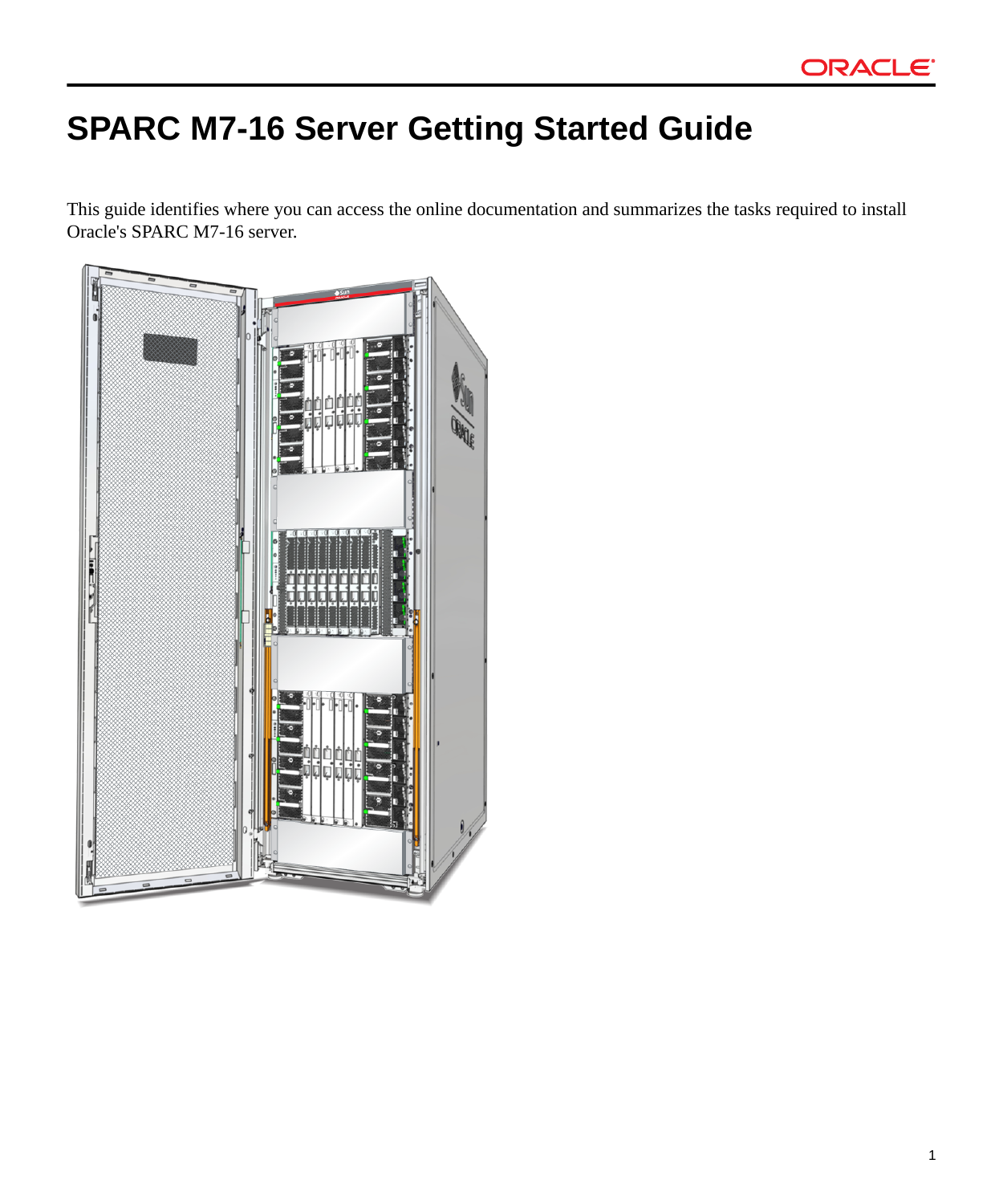## **Accessing Documentation**

Refer to the *SPARC M7 Series Servers Installation Guide* for detailed site planning and installation instructions, and refer to the *SPARC M7 Series Servers Product Notes* for any late-breaking issues that impact installation. The installation guide, product notes, and the rest of the server documentation are located at:

### <http://www.oracle.com/goto/m7/docs>

This web site also includes links to documentation for the software and firmware preinstalled on the server.

The server includes the following printed documentation:

- *Unpacking Guide* (on shipping carton)
- *SPARC M7-16 Server Getting Started Guide* (this document)
- *Important Safety Information for Oracle's Hardware Systems*
- License and entitlement documents for the preinstalled software and firmware

## **Installation Task Overview**

Except where noted, refer to the *SPARC M7 Series Servers Installation Guide* for instructions on performing the following site planning and installation tasks.

- 1. Refer to the *Important Safety Information for Oracle's Hardware Systems* and the *SPARC M7-16 Server Safety and Compliance Guide* to review the important safety and compliance information.
- 2. Refer to the *SPARC M7 Series Servers Security Guide* to understand the security issues relevant to installing and operating the server.
- 3. Refer to the *SPARC M7 Series Servers Product Notes* to review any known issues, workarounds, and latebreaking news about the server and its software.
- 4. Confirm that the installation site meets all power source, cooling, and physical space requirements.
- 5. Prepare the required network addresses.
- 6. Assemble the required tools and take electrostatic discharge (ESD) and safety precautions.
- 7. Prepare the receiving area and access route to the installation site.
- 8. Unpack the server from its shipping container by following the instructions that came with the server.
- 9. Move and secure the server at the installation site.
- 10. Install any optional components, such as PCIe cards, into the server.

Refer to the *SPARC M7 Series Servers Service Manual* for specific instructions.

- 11. Confirm that the facility power grids that will supply power to the server have circuit breakers and that those circuit breakers are set to off.
- 12. Confirm that the power distribution unit (PDU) circuit breakers are set to off.
- 13. Connect and manage all PDU power cords and data cables to the server.
- 14. Connect serial cables between terminal devices and the SER MGT 0 ports on the two service processors (SPs).
- 15. Connect network cables between your network and the NET MGT 0 ports on the two SPs.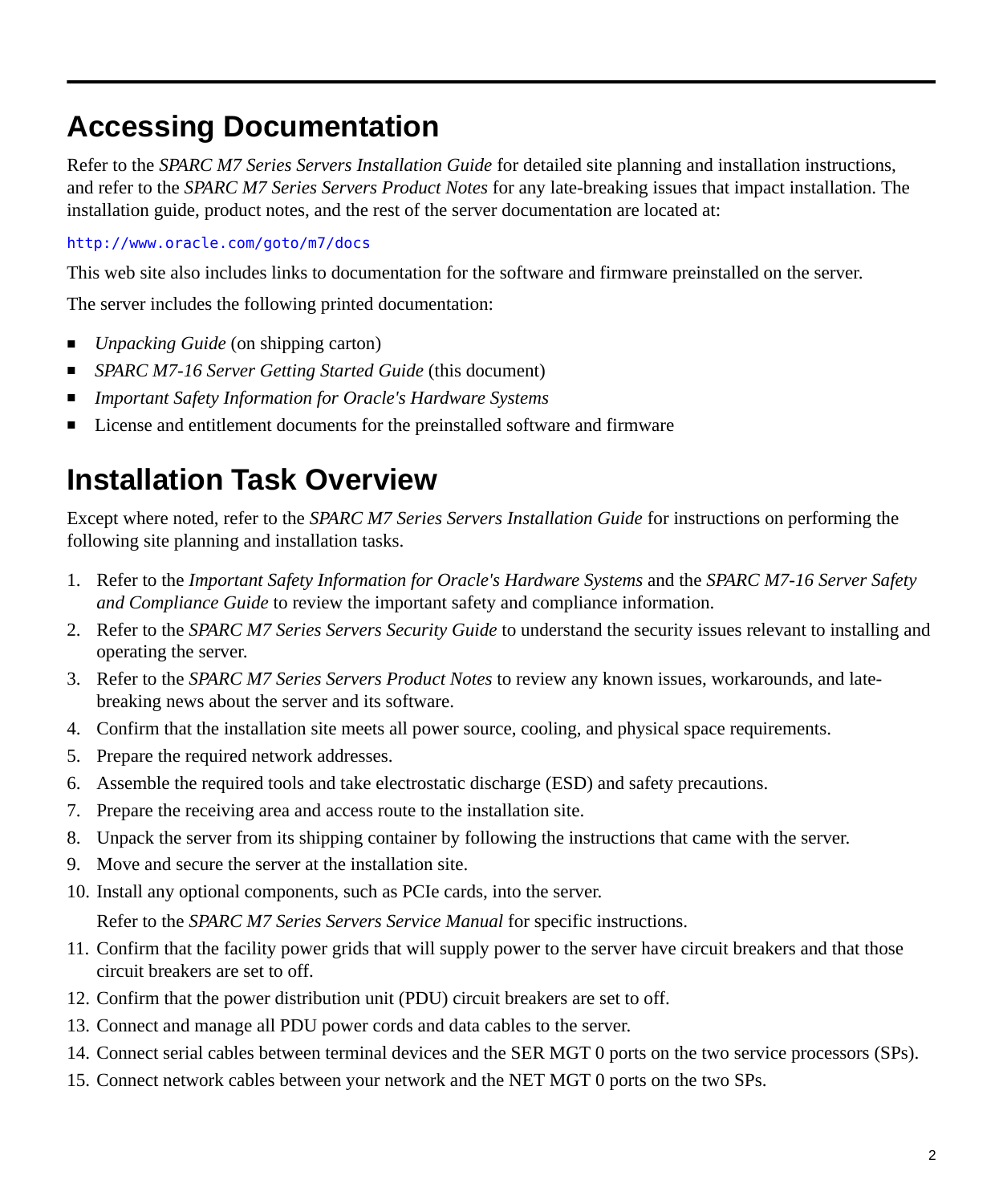- 16. Switch on the facility power grid circuit breakers and the PDU circuit breakers to supply standby power to the server.
- 17. Use Oracle Integrated Lights Out Manager (ILOM) commands to log in to the active SP through a serial connection.
- 18. Configure the SP network addresses and other SP settings using Oracle ILOM commands.
- 19. Power on the server using Oracle ILOM commands.
- 20. Either set up the preinstalled Oracle Solaris OS and software, or install the Oracle Solaris OS and software on an external storage device.

Refer to the *SPARC M7 Series Servers Installation Guide* for more information.

### **Post-Installation Tasks**

After installing and powering on the server for the first time, refer to the following documents for additional administration and configuration tasks. These documents and links are available at:

#### <http://www.oracle.com/goto/m7/docs>

| No. | Task                                                                                                                                                                                                                                                                                                                                                                                                 | <b>Document or Link</b>                       |
|-----|------------------------------------------------------------------------------------------------------------------------------------------------------------------------------------------------------------------------------------------------------------------------------------------------------------------------------------------------------------------------------------------------------|-----------------------------------------------|
| 1.  | Check for the latest software updates and firmware versions.<br>Note - Some server features are enabled only when certain<br>versions of patches or firmware are installed. Install the latest<br>available versions for the best performance, security, and stability.                                                                                                                              | <b>SPARC M7 Series Servers Product Notes</b>  |
|     |                                                                                                                                                                                                                                                                                                                                                                                                      | https://support.oracle.com/                   |
| 2.  | Perform additional setup and configuration tasks required for your<br>operating environment and applications.                                                                                                                                                                                                                                                                                        | SPARC M7 Series Servers Administration Guide  |
| 3.  | Consider using Oracle virtualization software.                                                                                                                                                                                                                                                                                                                                                       | https://docs.oracle.com/en/virtualization/    |
|     | <b>Oracle VM Server for SPARC</b> is a virtualization feature that<br>provides the ability to create logical discrete groupings called<br>logical domains. Each logical domain has its own OS, resources,<br>and identity within a single computer system. You can run a<br>variety of applications in different logical domains and keep them<br>independent for performance and security purposes. |                                               |
| 4.  | Consider using data center management software.                                                                                                                                                                                                                                                                                                                                                      | http://docs.oracle.com/en/enterprise-manager/ |
|     | Oracle Enterprise Manager Ops Center is a data center<br>management tool that provides many features, including a<br>comprehensive configuration solution for software provisioning,<br>hardware fault analysis, and performance management.                                                                                                                                                         |                                               |
| 5.  | If necessary, troubleshoot and isolate server hardware problems.                                                                                                                                                                                                                                                                                                                                     | SPARC M7 Series Servers Service Manual        |